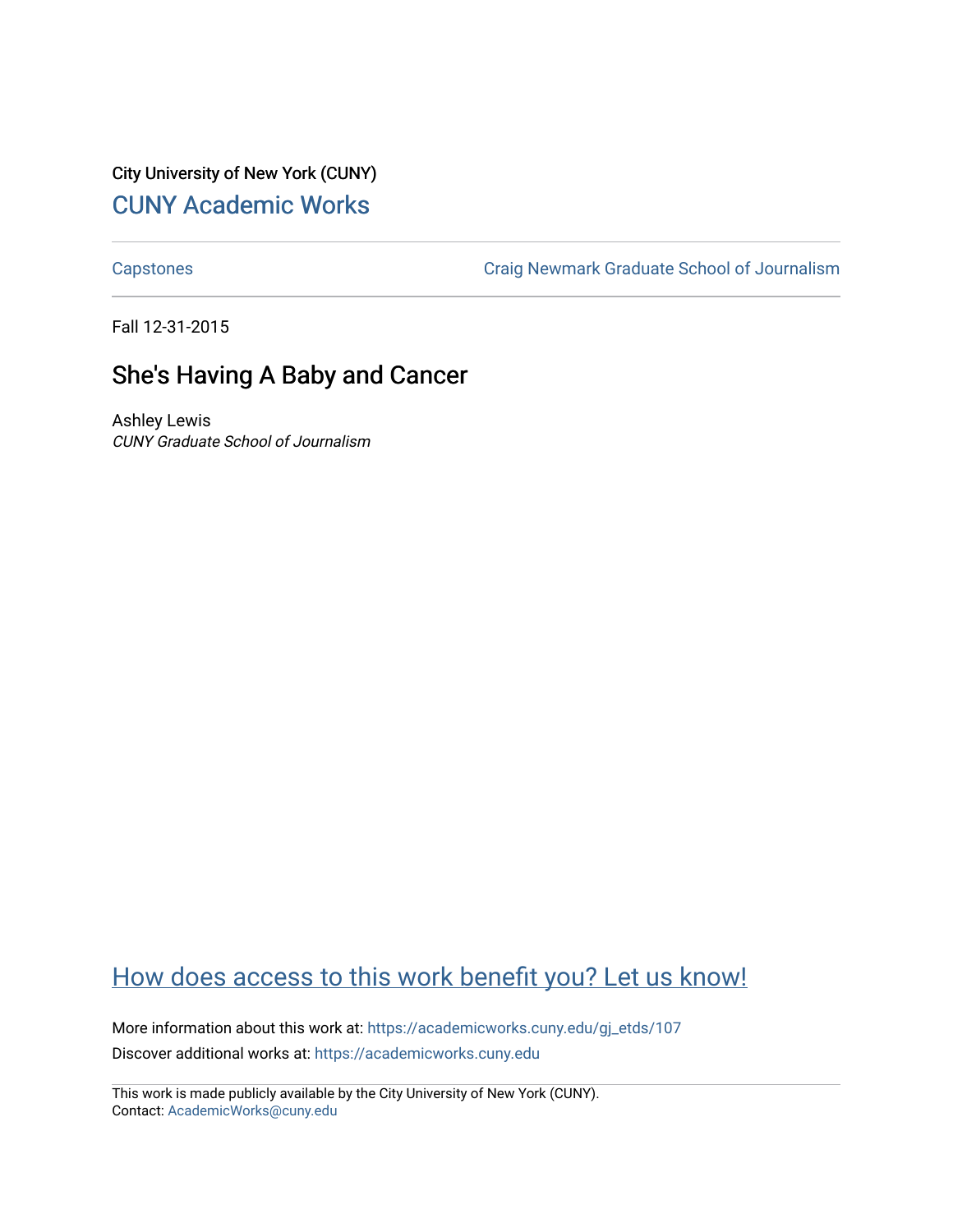### **She's Having A Baby and Cancer Byline: Ashley Lewis Word Count: 3,026**

In October 2011, Megan Harris, a 38-year-old high school teacher from Atlanta, Georgia, found out she was pregnant with a new addition to her happy family of three. But she didn't know until three months later that she'd be planning a funeral rather than a nursery. As she was getting ready for school one January morning, she started bleeding heavily. An hour later, she was lying on the doctor's examination table with her feet propped up in stirrups. The ultrasound showed a healthy baby, but her obstetrician, Kirsten Franklin, wanted to check everything internally. While Franklin examined her cervix, her face paled as white as a ghost. "I'm going to do a biopsy," Harris recalled Franklin saying. "I'm going to rush the results and depending on what they say I'll probably be referring you to an oncologist."

In that moment, devastation overcame Harris. "There are no words. It was like a punch in the gut." After she and her husband left the doctor's office, she broke down sobbing uncontrollably in her husband's arms barely able to breathe. The biopsy results would take a week or two. Harris sluggishly passed the hours waiting for the unknown.

Four days later, as she sat down to dry her hair after showering, the phone shrilly rang. She answered and heard Franklin's voice wavering. "I really hate to tell you this over the phone. You've got cervical cancer," Franklin said. She heard her doctor crying, "There's no way you can have this baby." Franklin was undergoing breast cancer treatment herself, so she understood the heartbreak and turmoil Harris was experiencing.

Women spend a lot of time anticipating what to expect during their pregnancy but the last thing they expect is a cancer diagnosis. Still, one in every 1000 pregnancies is marred by this frightening news. Doctors think the chances of a cancer diagnosis during pregnancy are increasing because more women are starting families later on in life. According to the Centers for Disease Control and Prevention, the number of women who start having children between the ages of 35-39 increased six-fold from 1973 to 2012. Indeed, a 2015 paper published in *JAMA Oncology* noted that breast cancer diagnoses have become more common during pregnancy.

The good news is that doctors are getting better at treating cancer during pregnancy in ways that can keep both mom and baby safe. For decades, women were told to terminate their pregnancies after a cancer diagnosis because doctors worries that the pregnancy would put the mother's life more at risk and that cancer treatments harmed the developing fetus, but most cancer specialists now know that both of these concerns are untrue. In a recent study, Elyce Cardonick, a Maternal Fetal Medicine physician at Cooper University Health Care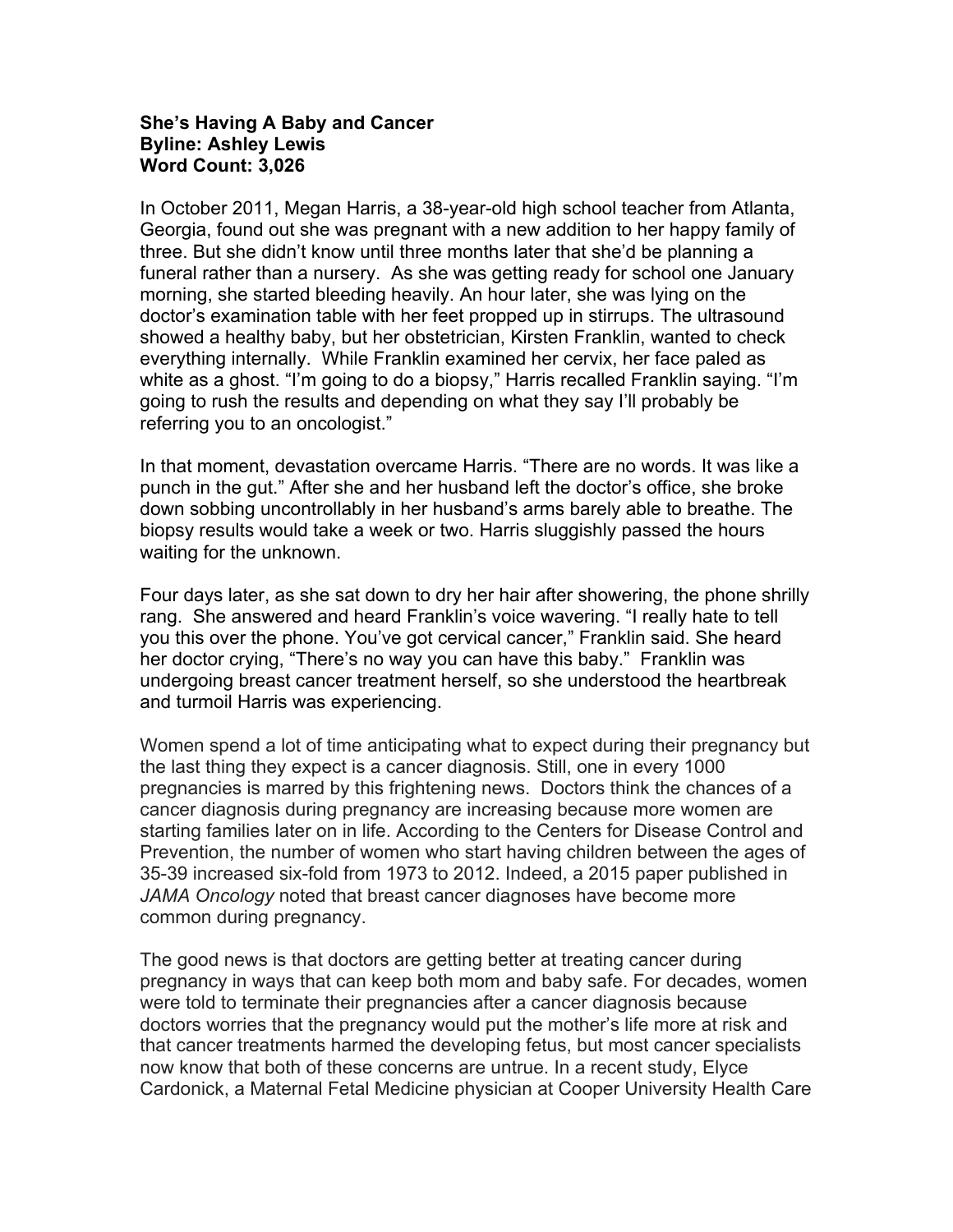in Camden, New Jersey found no evidence that children born to mothers who were treated for cancer during pregnancy had any developmental problems. Research suggests that 80 percent of doctors now recommend treating pregnant women who have cancer while they are still pregnant. The remaining 20 percent are told to terminate for various reasons, including the fact that some cancers are still difficult to treat without harming the fetus. Cardonick said there are no differences in maternal survival rates between mothers who terminate their pregnancy and mothers who continue on with their pregnancy.

After Harris received her fateful news, she met with a gyno-oncologist for an MRI scan, which showed a tumor on her cervix that spanned five and a half centimeters. The doctor diagnosed her with Stage 1 B2 aggressive adenocarcinoma, the deadliest kind of cervical cancer. Due to the serious nature of her diagnosis and the tumor's close vicinity to the fetus, she was advised to terminate. She sought opinions from two other doctors who agreed.

But for Harris, an abortion went against everything she believed in. "I did think about how would I live with myself after making that decision," said Harris. She refused to take no for an answer.

It was 1973 when a Mexican doctor named Agustin Aviles first discovered that pregnant women with cancer could be successfully treated without having to give up their babies. At the time, he was a resident and senior researcher at the Instituto Mexicano del Seguro Social in Mexico City. He had just diagnosed a pregnant woman with a serious blood cancer called acute leukemia. The costs of delaying leukemia treatment for more than a few days pose a dangerous risk for both mother and child. And medical abortions were rarely permitted in Mexico back then.

Despite scarce research on its safety, Aviles' best option was to administer chemotherapy to the mother in hopes of saving both lives. He was shocked to discover that the chemo drugs killing the rapidly growing cancer cells did not harm the fetal cells. The mother survived and delivered a healthy baby girl. This finding changed the course of Aviles' career. After what he had seen, he decided to start studying the safety of chemotherapy given during pregnancy.

Aviles treated 84 pregnant patients who had leukemia, Hodgkin's disease or lymphoma with chemotherapy between 1973 and 2003, which included 58 women who received it during the first trimester, the period when the fetus is believed to be the most vulnerable. The women delivered healthy babies and only 5.8 percent had minor birth defects. In a follow up study conducted in 1991, he again assessed 43 children born to those same mothers, including 19 who were treated during the first trimester. The children ranged from 3 to 19 years old and had all developed normally both physically and mentally. This study suggested fetuses could tolerate chemotherapy in the  $2^{nd}$  and  $3^{rd}$  trimesters and possibly in the first trimester, too. Aviles conducted a final follow up study in 2001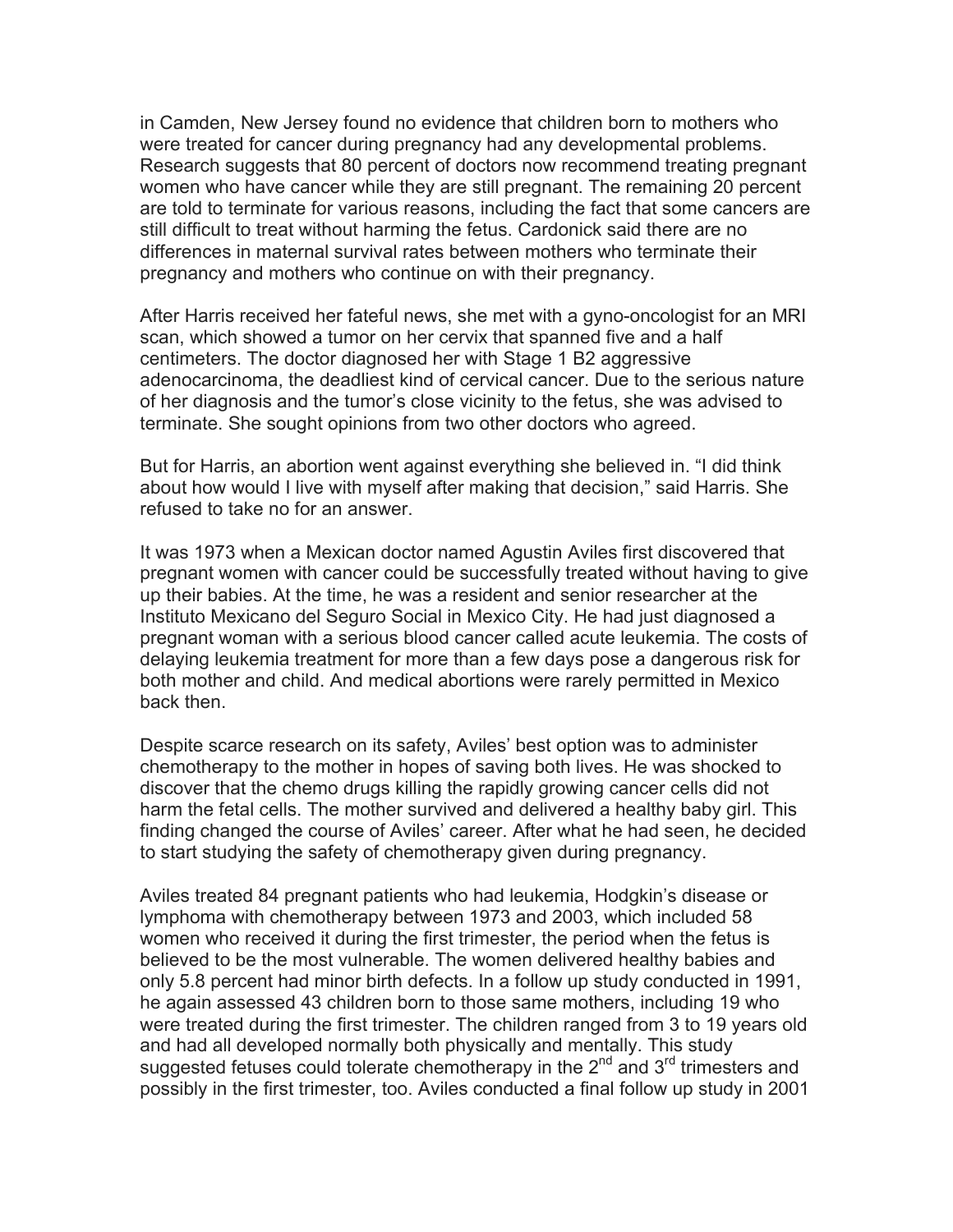with all 84 children, who at that point ranged in age from 6-29 years old. All were leading healthy lives.

But despite Aviles' important findings, doctors have been slow to accept the idea that it's safe to treat pregnant women who have cancer. One problem is that, given the numbers, an obstetrician may only see a pregnant woman with cancer about once every eight years – so he or she may not have much experience or expertise on the subject. Obstetricians, for instance, may not know about Aviles' findings or the literature and assume that the best thing to do in such a situation is to terminate. Or their own personal biases or fears over potential legal ramifications may play a role in their medical advice.

Another reason doctors may be slow to accept the idea of allowing women to carry to term with cancer is that doctors, for decades, actually believed that pregnancy caused cancers to grow more quickly. Certain types of breast cancer cells grow faster in the presence of female hormones like estrogen, and doctors in the 1940s and 1950s theorized that the hormonal shifts that occur during pregnancy could also induce cancer cells to grow. Doctors realized in the 1960s that this logic didn't hold true. The theory was officially debunked in the 1980s when researchers started comparing pregnant women to non-pregnant women to see if pregnancy truly influenced cancer survival. But the notion may linger in some doctors' minds.

A third problem is that researchers have typically been nervous to enroll pregnant women with cancer in scientific studies for fear of exposing them to unnecessary risks. So apart from Aviles's findings, single case reports, and reviewing the literature on past cancer treatments given during pregnancy, there hasn't been much research on the issue for doctors to turn to. Cardonick said it's been tough to get funding to conduct research for her registry because funding agencies are more interested in cancer prevention than cancer treatment.

"If you're a cancer center and you have choice of funding someone whose going to find a prevention of cancer versus something that affects 1 in 1,000 women the dollars are limited," Cardonick said.

And some cancers are legitimately difficult to treat during pregnancy. Harris' was one of them.

Gynecological cancers, such as Harris' cervical cancer, often sit next to the fetus, which means that any treatments end up encroaching on the growing human too, which could pose risks. The standard treatment for cervical cancer is a radical hysterectomy, which removes the uterus and cervix. But that is not a viable option for pregnant woman because the fetus grows inside the uterus.

Other times the patient suffers from recurrent cancer and repeated treatments can be risky. Dr. Dennis Citrin, a medical oncologist at the America Midwestern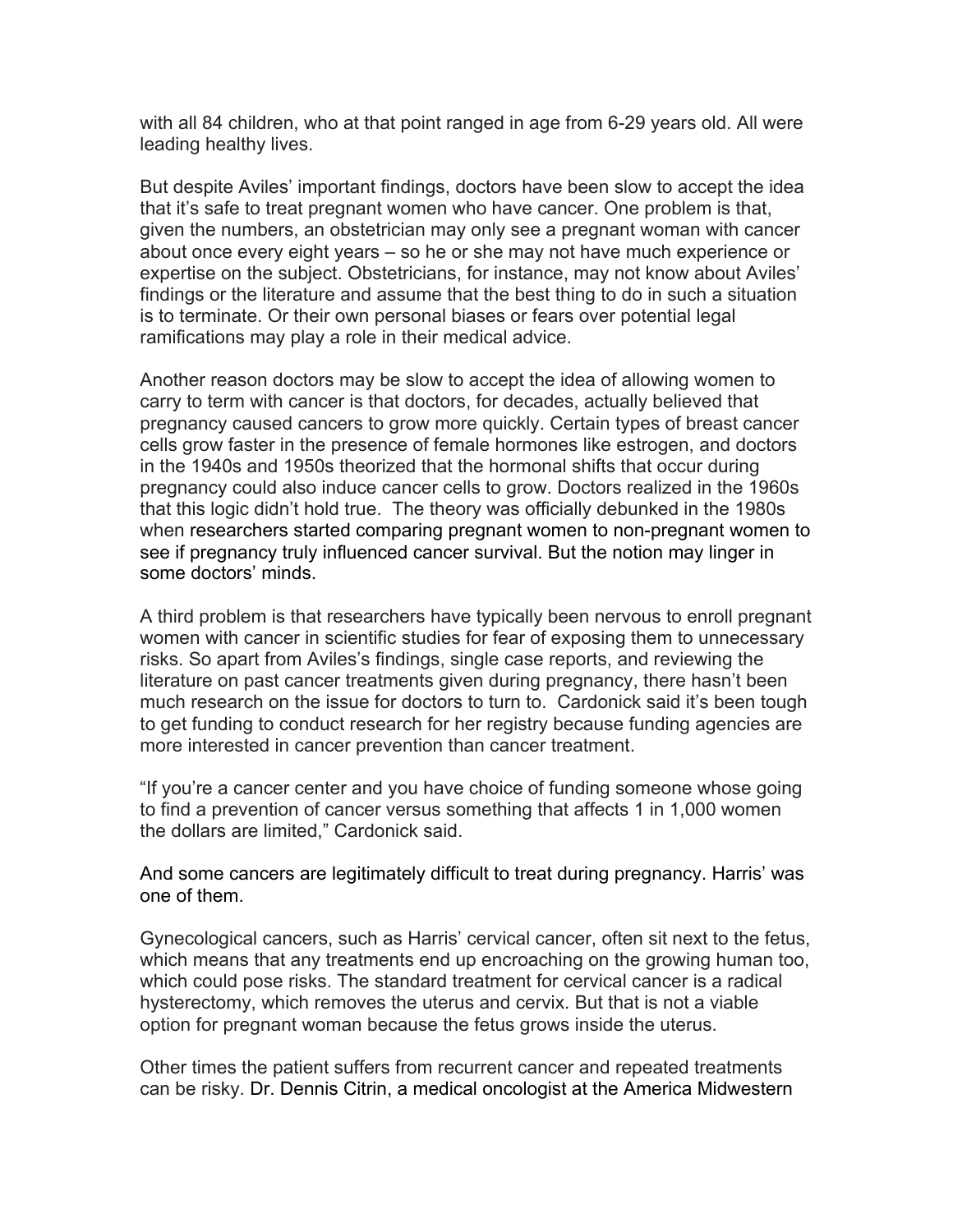Regional Medical Center in Zion, Illinois, part of the Cancer Treatment Centers of America, said he saw a young woman with recurrent breast cancer. He was treating her with a drug called Tamoxifen to keep her in remission until she found out she was pregnant. Tamoxifen is a drug that causes an increased risk of fetal abnormalities. But if she stopped treatment to continue her pregnancy, it was likely that her cancer would return. In the end, her best option was to terminate.

"In some cases termination is what you need to do to save the mom," Cardonick said. "It just shouldn't be a knee jerk reaction to every case of cancer."

In part because she has been frustrated by how some doctors still do have this knee jerk reaction, Cardonick has been collecting data herself in order to prove the point that cancer treatment during pregnancy can be safe, and to help identify the types of treatments that are best for various cancers.

The Cancer and Pregnancy Registry created in 1997 by Cardonick at Cooper University Health Care is a registry that provides women and doctors with data on children ages 1 and up on their health after being exposed to different types of cancer treatments while in the womb. Once a woman shares her story, she is registered into the system. Then the researchers contact the oncologists and pediatricians annually to see how the women and children are doing every year after birth and document it.

The purpose of the database is "to really look at these babies long term and to see that they seem to develop normally because we didn't have that data, except for Aviles' one-time study," Cardonick said.

Dr. Frederic Amant, head of the International Network on 'Cancer, Infertility and Pregnancy, a research team of the European Society of Gynecological Oncology, and a gynecologic oncology specialist at Antoni Van Leeuwenhoek hospital in Amsterdam, has created a similar European database too. It records the results of developmental tests given to children born to mothers who underwent cancer treatment. His findings have also helped to confirm that treatment during pregnancy is safe. In a study published in September 2015 in the *New England Journal of Medicine*, which was based on his database, Amant and his team compared 129 children born to European women who had cancer during their pregnancies with children born to women without cancer. Some of the women had been treated with chemotherapy, while others had been given radiation or other therapies. When Amant tested the children's cognitive outcomes and heart function, he found that low birth weight was slightly more common in children exposed to chemotherapy (in part because the babies of moms with cancer were more likely to be induced earlier and born younger), but that otherwise, there were no significant differences between the two groups of kids.

Findings like this, "help women and physicians get the confidence to get treated," Cardonick said.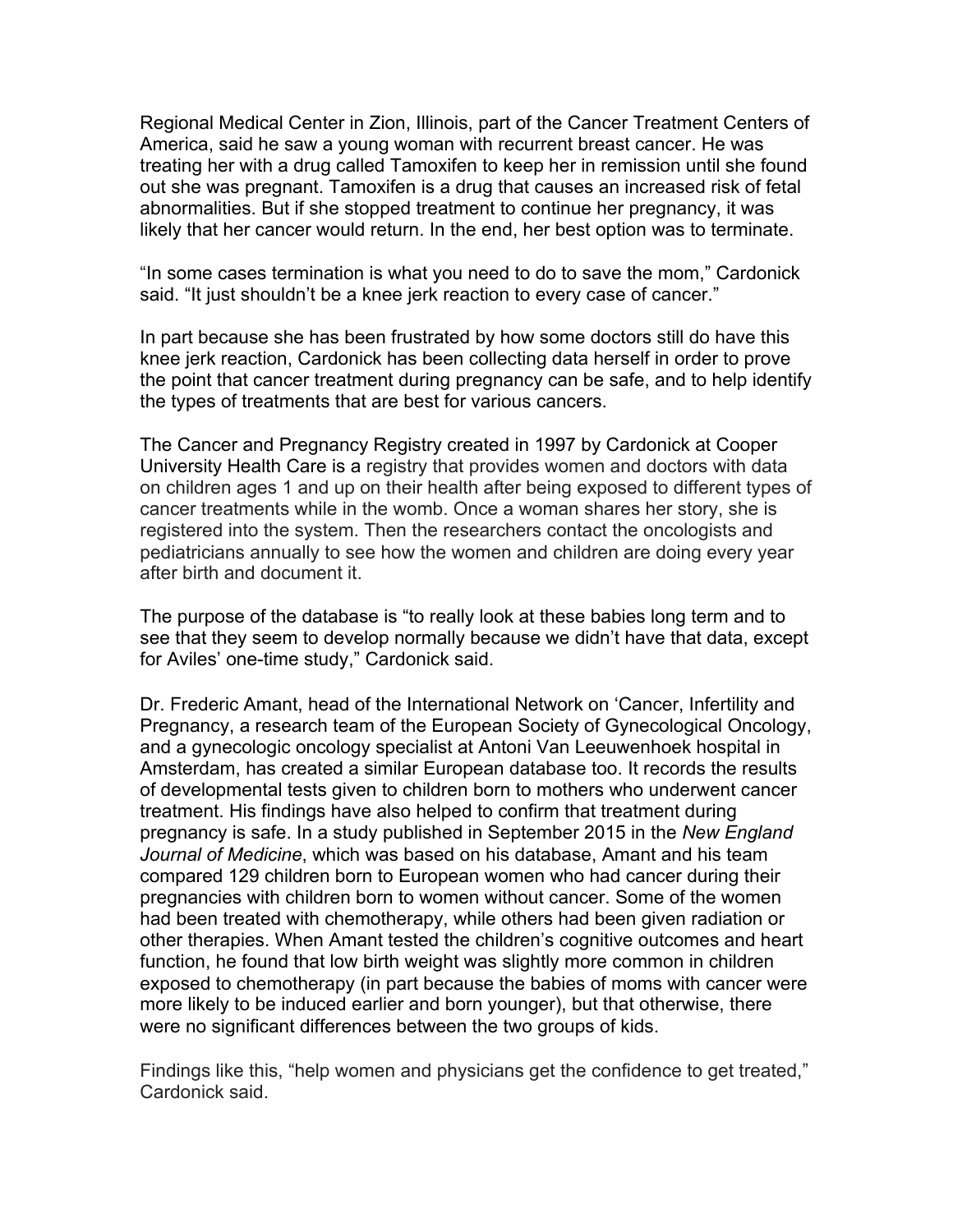Researchers don't yet know exactly why fetuses aren't harmed by powerful cancer treatments such as chemotherapy, which kill cancer cells. "It's kind of remarkable because they are very powerful drugs," Citrin said. And yet the fetus seems to be protected from them." One reason could be because the placenta acts as a protective barrier between mother and baby, which can block some drugs from passing through entirely or only passing through in tiny amounts.

And for women like Harris, for whom chemotherapy is not an option, precision medicine has also made things easier. Research suggests that during the second trimester, surgeries such as trachelectomies, procedures that amputate the cervix, can be performed to safely remove certain tumors during pregnancy.

A trachelectomy was ultimately what saved Harris' life – and her baby's. After searching far and wide for a doctor who wouldn't recommend termination, Harris eventually ended up at MD Anderson Cancer Center in Texas. There, she and her husband met with Dr. Pedro Ramirez, professor and Director of Minimally Invasive Surgical Research and Education in the Department of Gynecologic Oncology. At first, he too recommended that she terminate so that she could have a hysterectomy. Harris shook her head. "I wouldn't be in Texas if that's what I wanted to do," she told him.

After more thinking, Dr. Ramirez realized that he could modify her treatment and recommend a simple trachelectomy instead, which could remove her tumor without having to remove the entire uterus.

This wasn't to say that Harris had nothing to worry about: Dr. Ramirez had only performed six trachelectomies on pregnant women during his medical career, so he didn't have a long track record of success. And with a surgery, there is a high risk of bleeding, which would cause a fetus to abort during or after the procedure. But the six women that Ramirez had treated all recovered, so Harris stepped forward to become his seventh patient.

One week later and sixteen weeks pregnant, Harris flew back to Houston to undergo her trachelectomy. While she was signing her surgery papers, Dr. Ramirez prepared her for the worse case scenario. He said if her tumor ended up being worse than they thought, he might have to perform a hysterectomy and take the baby at 16 weeks.

After four and a half hours under the knife, the pathologist said there were no cancer cells on the tissues removed from her cervix. Harris was cured of her cancer, and her baby was still healthy.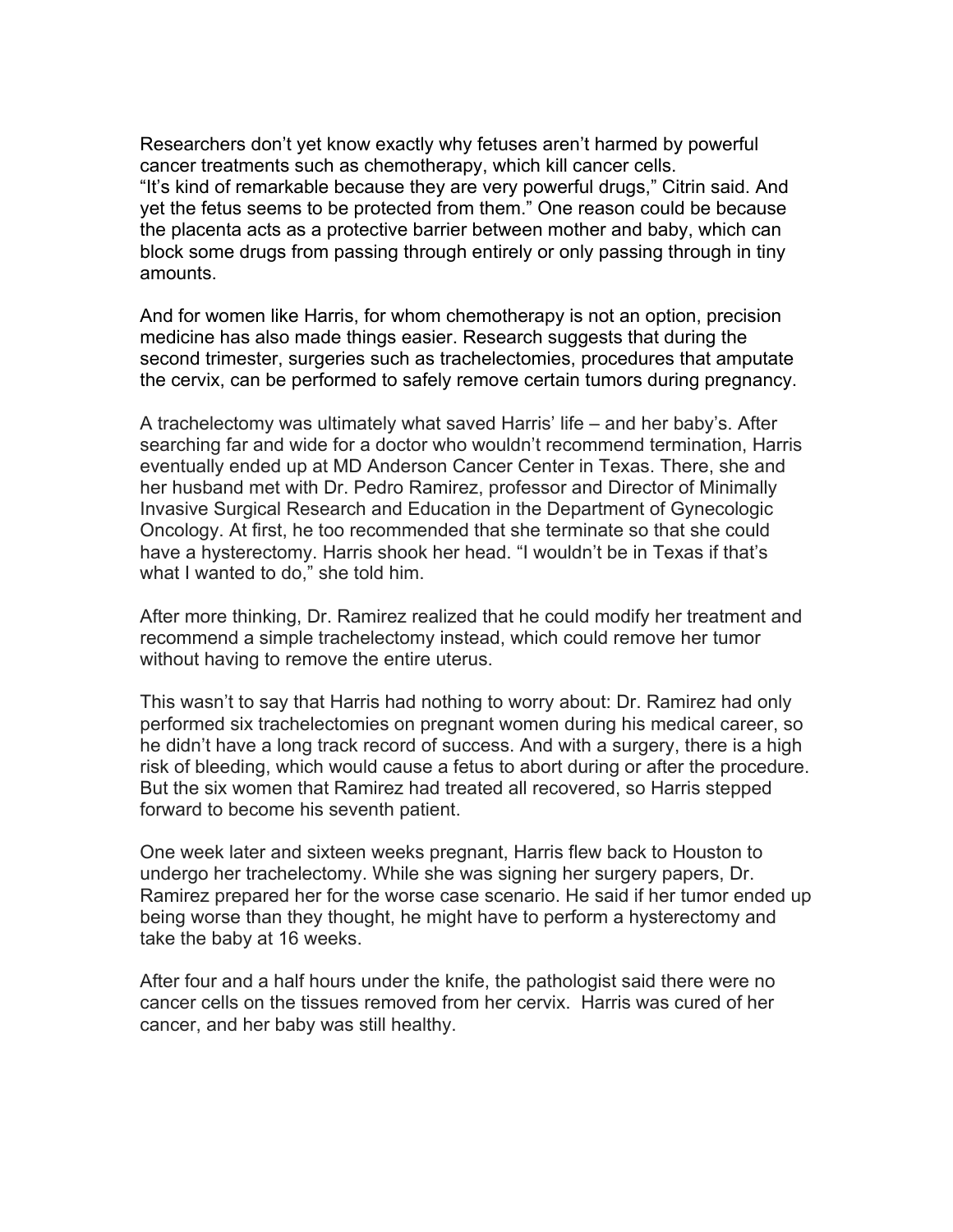"We had to be very proactive for both of our health. But it was still very scary," Harris said. "I was very happy with the decision we had made because we had done the best thing for the baby and I."

On July 22, 2012, Baby Harris delivered full term through a cesarean at 40 weeks and 6 days at 9 pounds and 1 ounce. Harris named him Houston David after the city that saved him and David, a Biblical name from the Old Testament that means "remember." "Every time we hear his name, it is a reminder of the miracle God gave us," Harris said. Eight weeks later, Harris had a hysterectomy. Today, mother and son are happy and healthy.

"We want to make sure that women know they do have options. It doesn't always have to end badly," said Harris.

## **SIDE BAR:**

For pregnant women, a cancer diagnosis can be a very scary thing. Here are what our experts say you should do if you find yourself in this situation.

#### **First, find a team of physicians who have experience with and are comfortable treating pregnant women.**

Don't just rely on a general obstetrician. "Their local obstetrician and local doctors may not be appropriate for that because it does take some experience and team effort and finesse to manage both the pregnancy and the tumor," Stan Lipkowitz, Chief Physician for the Women's Malignancies Branch at the National Cancer Institute and attending physician for the Breast Cancer clinic at the Walter Reed National Military Medical Center in Bethesda Maryland, said.

Women should look for reputable cancer centers like MD Anderson in Texas, Sloan Kettering in New York City, or the Cancer Treatment Centers of America who have experience in this area. Google the words "cancer treatment center" and "pregnancy" to find more options.

You can also go onto the Hope for Two website (hopefortwo.org) which connects women to nearby doctors who have experience treating pregnant women with cancer. You can also look at the Pregnancy with Cancer registry to see how other doctors have treated women in similar situations.

"We have a network of physicians who are comfortable and we can find who is based in their area," Elyce Cardonick, a Maternal Fetal Medicine physician at Cooper University Health Care in Camden, New Jersey, said.

If you still have trouble finding an experienced doctor, talk to an oncologist.

#### **Weigh your options and engage in open conversation with doctors.**

Ask your doctor to explain the reasons behind his or her treatment plan. Discuss